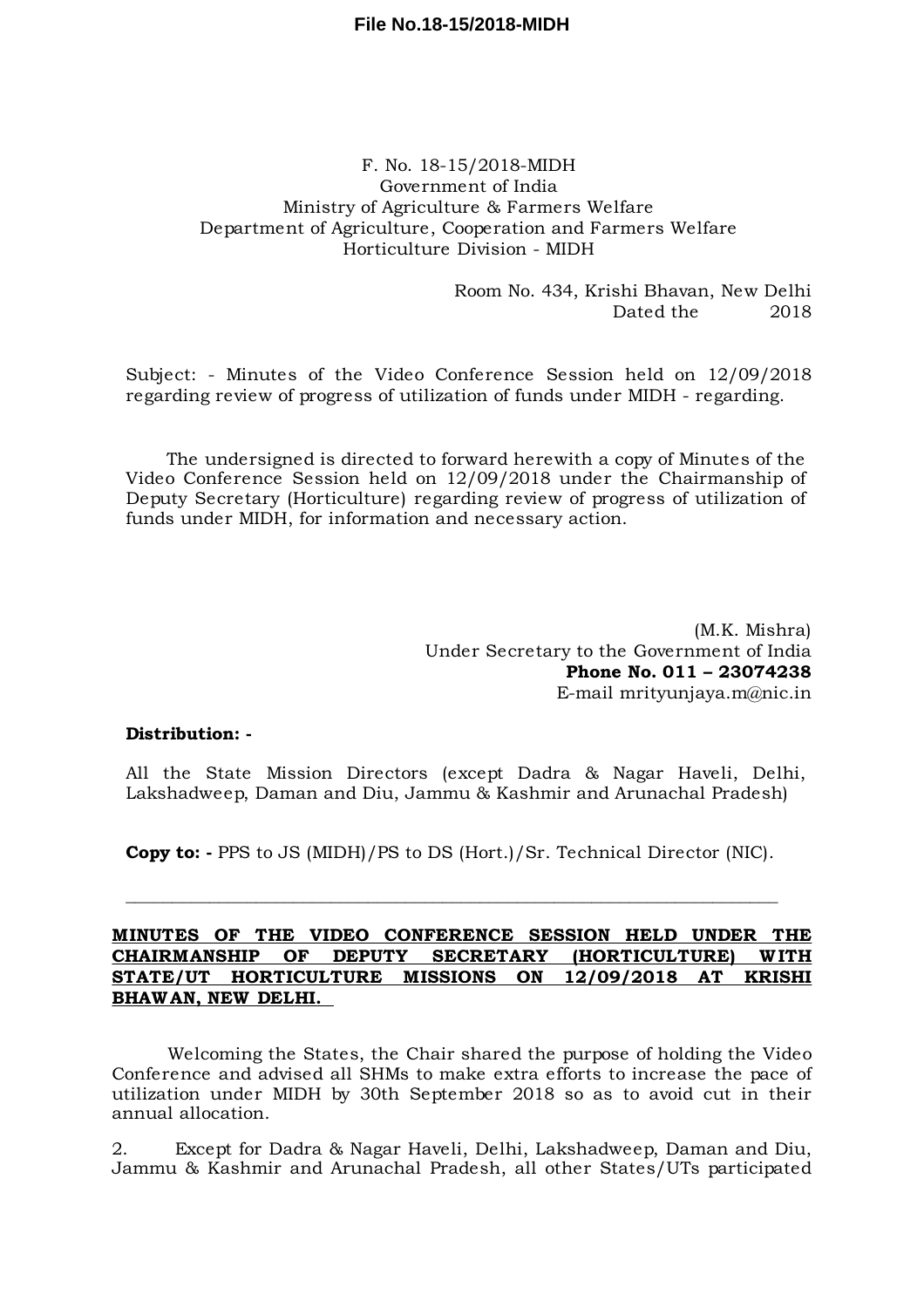in the Video Conference.

3. The deliberations with the States are as under:

## ANDHRA PRADESH:

The State informed that they have completed their spill over target and have already submitted Utilization Certificate for Rs.2399.00 crore . SHM also informed that out of Rs.5700.00 lakh released during 2018-19, a sum of Rs.1600.00 lakh has so far been utilized. They assured that by the end of September, they will submit the proposal for release of second installment. The Chair advised SHM to expedite the proposal for second installment.

## BIHAR:

The State informed that out of unspent balance of Rs.1036.00 lakh, revalidated by the Ministry, the State has been able to spend Rs.582.00 lakh so far. First installment of Rs.9.00 lakh released during 2018-19 is still lying with State Finance Department. They assured that they would spend the remaining unspent balance within 15 days. The Chair advised SHM to spend available balance by 22<sup>nd</sup> September and come up with proposal for release of second installment as early as possible. Sr. Technical Director, NIC brought to the notice of SHM that the State is not making any entry on Hortnet /DBT.

## CHHATTISGARH:

The State informed that by the end of September, 2018, they would be able to spend 60-70% and 80% by October, 2018 of the available fund and that the unspent balance of Rs.400.00 lakh, which was revalidated by the Ministry would also be spend soon. State was also advised to regularly update data on HORNET & expenditure on DBT portal.

## GOA:

The State informed that the Ministry has revalidated the unspent balance of Rs.73.87 lakh. Audit for financial year 2017-18 has been completed and that they would submit proposal for release of first installment alongwith audited Utilization Certificate by 3<sup>rd</sup> week of September. The SHM was informed that they are not sharing data on HORTNET and DBT.

## GUJARAT:

The State informed that they have so far utilized Rs.1125.00 lakh, out of total available fund of Rs.5829.00 lakh. The SHM informed that SLEC has not yet been held and that they would be able to spend around Rs.4500.00 lakh within one month of SLEC's approval. The SHM would submit proposal for release of second installment by end of September. The Chair advised SHM to make efforts to spend the available balance at the earliest or else they would undergo cut in annual allocation.

## HARYANA:

The State informed that they have already utilized 60% of the available fund. It was informed that Payment Gateway is not working, and Rs.3-4 crore would be added as and when the Gateway starts functional. The State would submit Audited Utilization Certificate by  $1^\mathrm{st}$  October, 2018 and that proposal for release of  $2^{\rm nd}$  installment had already been submitted to the Ministry.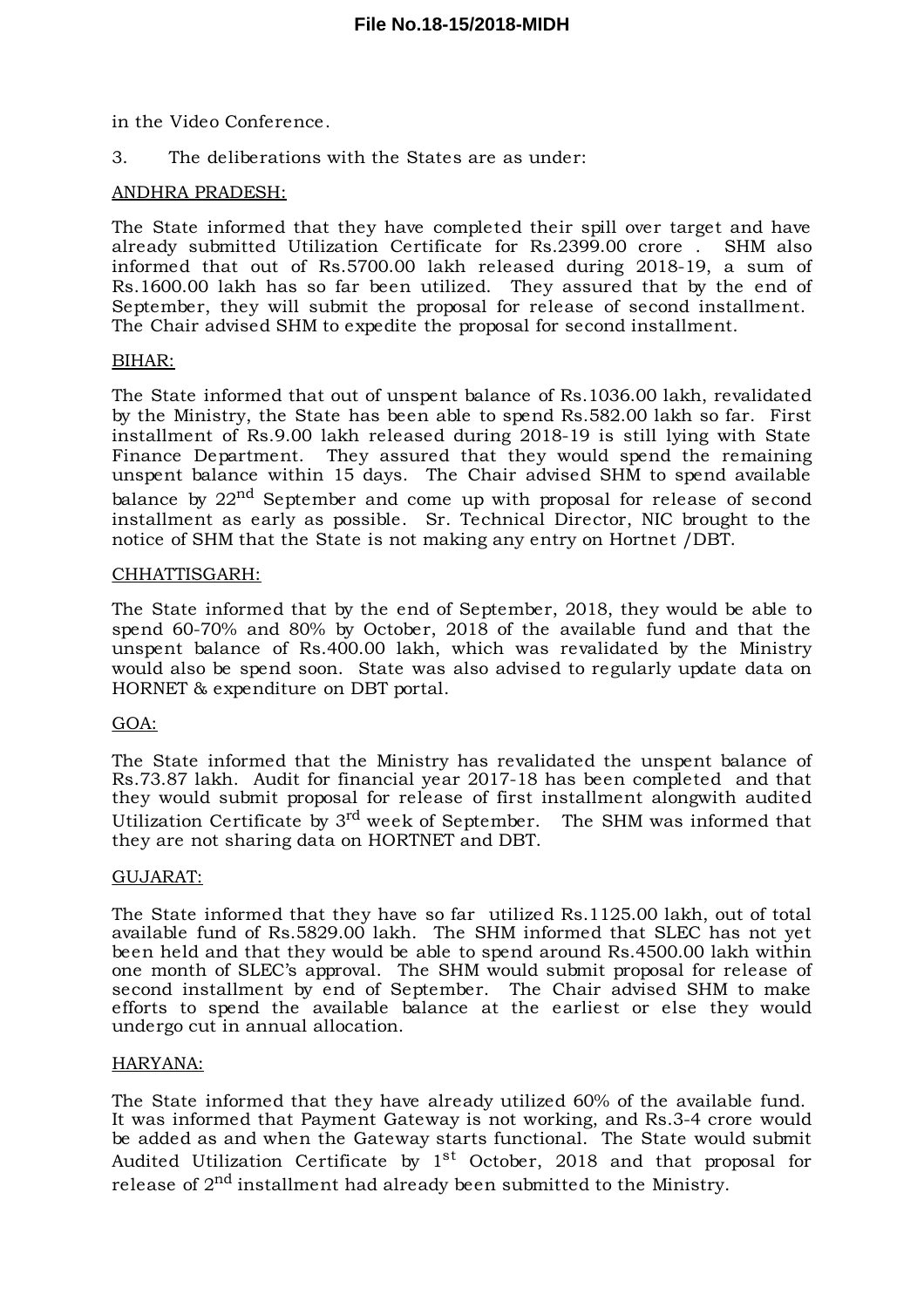## JHARKHAND:

The State was informed that out of unspent balance of Rs.1754.00 lakh, the State could only utilize Rs.702.00 lakh so far. The Chair informed that SHM may approach this Department for revalidation of unspent balance pertaining to 2016-17 as well as release of first installment only after utilization of substantial part of the unspent balance.

## KARNATAKA:

The State informed that out of the total available balance of Rs.6329.00 lakh, they have utilized Rs.181.00 lakh so far. The Chair expressed his dissatisfaction with the slow pace of expenditure by the State Horticulture Mission, which is around 3% only and advised the State to take steps to increase pace of expenditure and come up for release of second proposal alongwith audited Utilization Certificate. SHM has reported that they would submit audited Utilization Certificate for 2017-18 within a week's time.

#### KERALA:

The SHM informed that they would be able to spend Rs.3387.00 lakh by the month end and would be submitting release proposal for second installment by  $25^{\text{th}}$  September. The SHM reported that they were yet to receive the fund for Special Package from the State Finance Department. The State was advised to get the Special Package audited separately.

#### MADHYA PRADESH:

SHM informed that by September last, the State would be able to spend around fifty percent of their allocation. They also brought to the notice of the Chair that SC, ST liability is more, as sufficient number of applications are not being received under that category. Under General Category, only Rs.200.00 lakh is remaining to be spent. Regarding their request for inter-component changes, it was informed by the Department that if the said components are part of the approved AAP, then only request for inter-component changes would be considered. The Chair advised SHM to focus on expenditure.

## MAHARASHTRA:

The State informed that they would be able utilize fifty percent of their total allocation by  $15^{\rm th}$  October, 2018. The Chair advised SHM to make extra efforts to utilize the unspent amount by 30th September 2018 or else the allocations for the SHM might have to be reduced. Chair also advised to upload the total expenditure on the website.

## ODISHA:

SHM informed that they have utilized the entire revalidated amount of Rs.2193.00 lakh, however, out of  $1^\text{st}$  installment of Rs. 2100.00 lakh, they could only utilized Rs.154.00 lakh. The Chair advised SHM to submit proposal for  $2^{\rm nd}$ installment by  $20^{\rm th}$  September 2018. The issue of non reporting of data on website was also raised in the session and SHM was advised to get in touch with the technical team of NIC to resolve the problem.

## PUNJAB: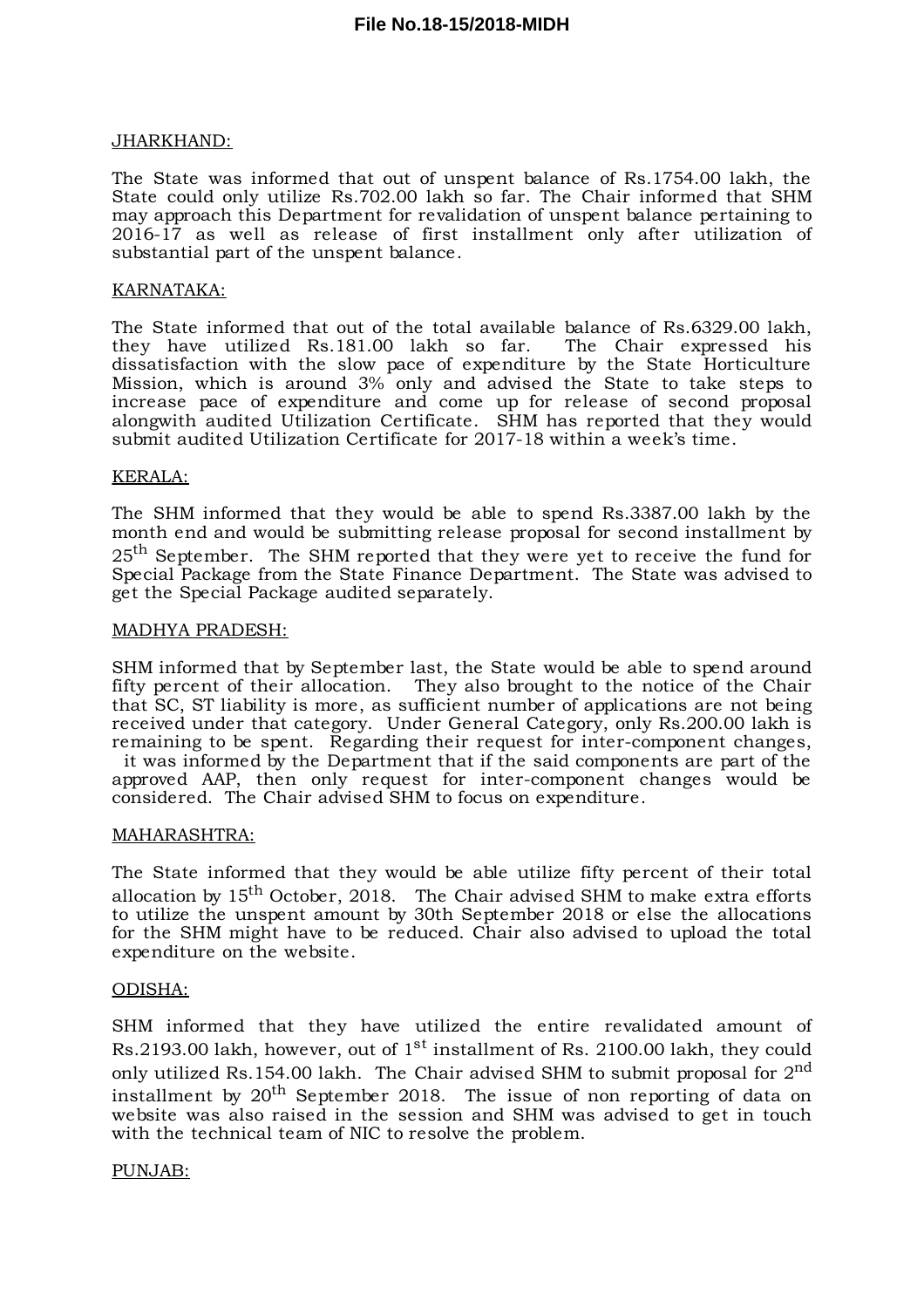## **File No.18-15/2018-MIDH**

Department informed the State that their request for release of first installment is under process. On the issue of diversion of flexi-fund to Centre of Excellence (CoE) for floriculture in Ludhian, the Chair informed that the Department to send a proposal which would then be examined. The Chair advised SHM the focus on HORTNET.

#### RAJASTHAN:

The State informed that out of total available balance is Rs.4082.00 lakh, the State could utilize Rs.601.00 lakh so far for the reason being, pending green houses have just started again due to price hike in steel price. SHM informed that they would reach approximately Rs.1200.00 lakh and might even reach Rs.15-18.00 crore by the end of September, 2018. The hope to gain the required pace now that green house projects have just started again. SHM informed that they would submit a proposal for Rs.2000.00 lakh by third week of September, 2018. The Chair advised SHM to submit weekly expenditure report and try to utilize available funds as soon as possible.

#### TAMIL NADU:

The State informed that their total available balance is 5008.024 lakhs, the state has utilized 3186.94 lakhs so far. They informed that they will utilize the remaining balance by 30th September 2018. The Chair advised SHM to submit audited utilization certificate before 15th December 2018 and also to report on HORTNET.

#### TELENGANA:

The slow pace of utilization of revalidated unspent balance is due to non release of funds from State Finance Department. Rs. 2093.00 lakh is yet to be released by the State Finance Department of Government of Telangana. State expects an expenditure of Rs. 700.00 lakh by  $20^{\rm th}$  September 2018. The Department advised SHM to utilize the substantial part of the unspent balance and then approach for  $1^\mathrm{st}$  installment.

## UTTAR PRADESH:

SHM informed that they will utilize the total available funds under MIDH and will submit audited utilization certificate by 20th October 2018. The proposal for 2nd installment has already been sent on 11th September 2018. The Chair advised SHM to utilize available funds up to 50% and also to upload the total expenditure data on HORTNET. SHM requested to release  $2^{\rm nd}$  installment under General category only as the sufficient funds are available with them under SCSP category.

#### WEST BENGAL:

The State informed that their total available balance is 907.77 lakh, the state has utilized 593.95 lakh so far. They informed that they will utilize the remaining balance by 30th September 2018. SHM informed that they have already got their SHM accounts audited. Also they will send proposal for 2nd installment after receipt of 1st installment.

## A & N ISLAND: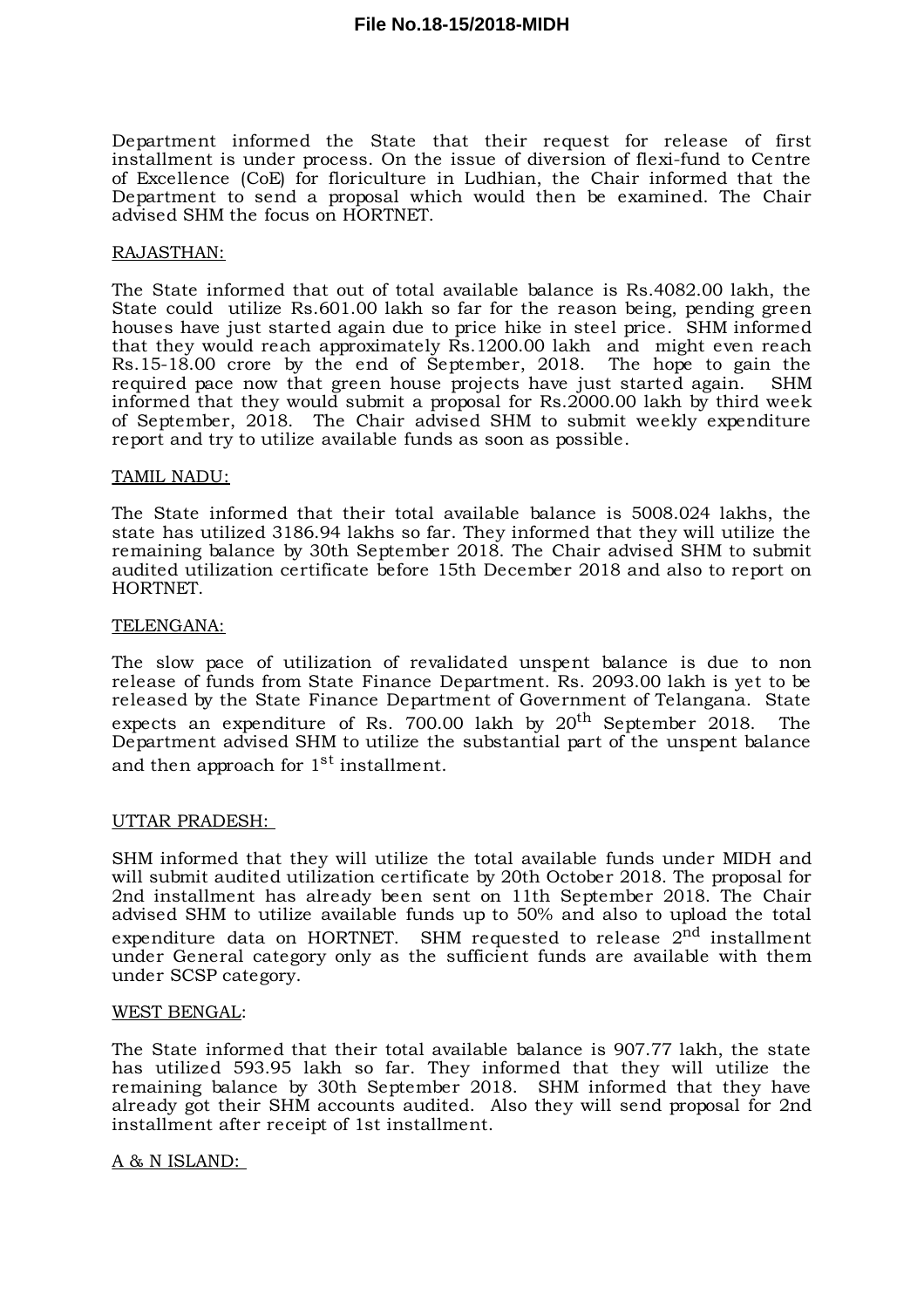The UT informed that out of total revalidated amount of Rs. 143.76 lakh available as on 01/04/2018, only Rs. 7.74 lakh has been utilized so far. They informed that the proposal for  $1^\mathrm{st}$  installment has already been furnished to GoI. 1<sup>st</sup> installment could not be released due to huge unspent balance. The Chair advised them to try to utilize available funds as soon as possible.

#### PUDUCHERRY:

The State informed that their total unspent revalidated amount is 48.54 lakh, the state has not utilized it so far as the funds from State Finance Department is yet to be released. They will submit audited utilization certificate by 30th September 2018 and will send the proposal for  $1^\mathrm{st}$  installment by  $1^\mathrm{st}$  week of October 2018. The Chair advised SHM to utilize available funds and send proposal for 1<sup>st</sup> installment by 30th September 2018.

#### ASSAM:

The State informed that out of total available balance Rs. 2844.838 lakh, they have utilized Rs. 2613.76 lakhs so far. They were told that their proposal for release of 2<sup>nd</sup> installment is under examination in the Department. SHM was reminded that their current years' allocation is three times more than previous year allocation and therefore they should keep focus on maximum utilization of funds. Sr. Technical Director, NIC reminded SHM that they are yet to implement DBT/HORTNET.

#### SIKKIM:

The State informed that they have utilized Rs. 1841.03 lakh from out of the revalidated amount of Rs. 1850.00 lakh. The State has informed that the first installment of Rs. 1250.00 lakh is yet to be released from the State Finance Department. They informed that the audit of MIDH account is likely to be completed by 30th September 2018 and will send the proposal for 2nd installment by 31st October 2018. SHM also requested to transfer funds through RTGS in place of present practice of fund transfer by Demand Draft. The Chair advised SHM to send a formal request on this issue. The Chair advised SHM to utilize available funds and send proposal for 2nd installment.

#### MANIPUR:

The State informed that out of total available funds of Rs.3590.00 lakh, an amount of Rs.1983.285 lakhs has been utilized so far. They will submit audited utilization certificate by October 2018 and will send the proposal for 2nd installment by November 2018. State has also informed that they have utilized  $90\%$  of the revalidated amount and they are however yet to received  $1^\mathrm{st}$ installment of GoI share and corresponding matching state share from the State Government. The Chair advised SHM to utilize available funds and send proposal for 2nd installment.

## MEGHALAYA:

The State informed that out of total availability of Rs. 2920.79 lakh (1st release + unspent balance as on 01.4.18) the state has utilized 200.772 lakh so far. They will submit audited utilization certificate by 5th October 2018 and will send the proposal for 2nd installment by 5th October 2018.

#### MIZORAM: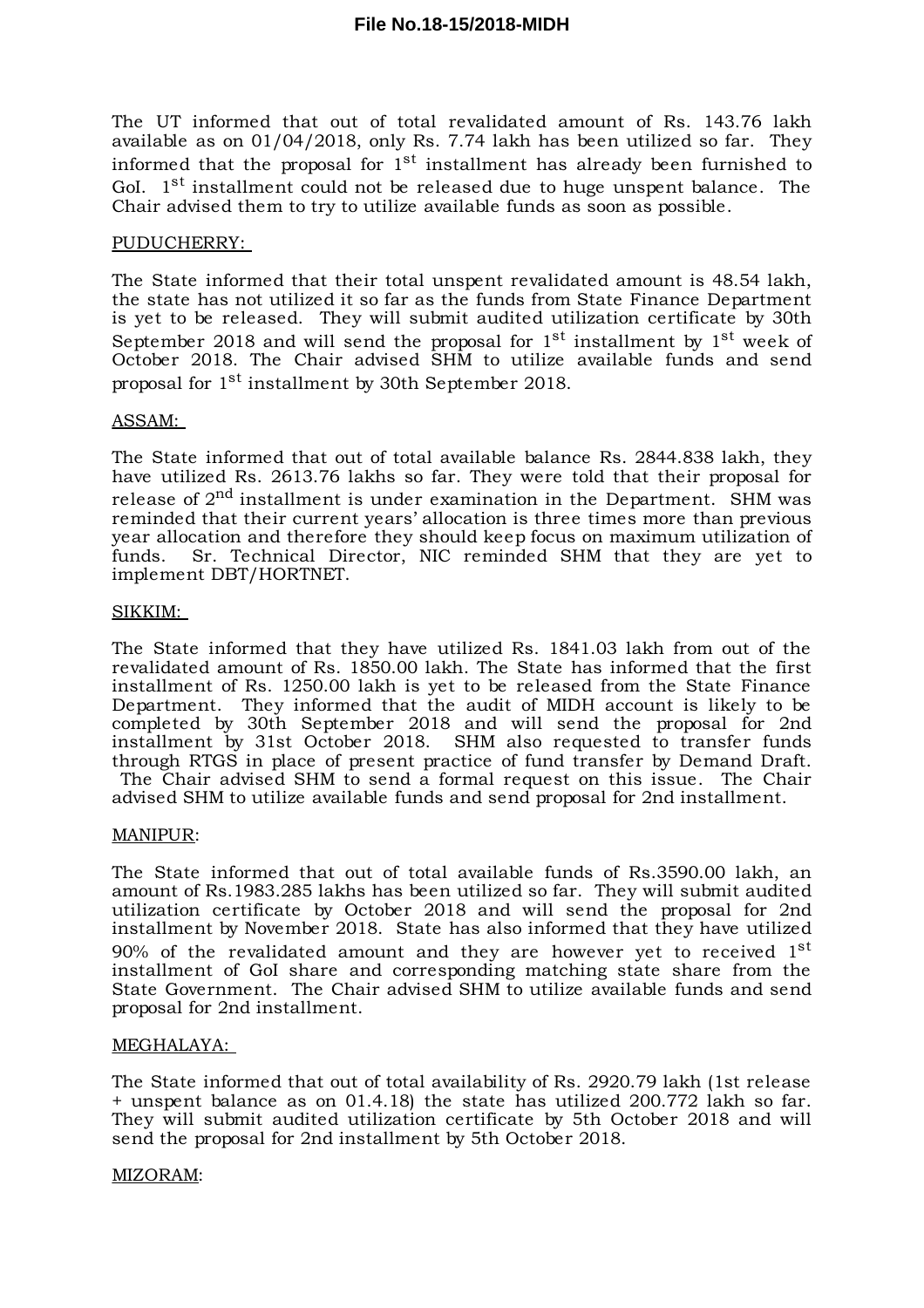The State informed that out of total revalidated unspent balance of Rs. 1270.26 lakh, the state has utilized Rs. 894.56 so far. The State has informed that the first installment of Rs. 1000.00 lakh is yet to be released from the State Finance Department. They will submit audited utilization certificate by 15th October 2018 and will send the proposal for 2nd installment by  $1^\mathrm{st}$  week of October 2018.

#### TRIPURA:

The State informed that they would be able to utilize the unspent balance by November 2018. It was brought to the notice of SHM that there is a It was brought to the notice of SHM that there is a discrepancy in reporting of unspent balance reported in the Audited UC 2016- 17 which need reconciliation. They informed that out of revalidated unspent amount of Rs. 236.14 lakh, the State has utilized Rs. 74.55 lakh so far. They will submit audited utilization certificate by 30th November 2018 and will send the proposal for 1st installment by 31th December 2018. The Chair advised SHM to utilize revalidated unspent amount and send proposal for  $1^\mathrm{st}$ installment at the earliest.

#### NAGALAND:

The State informed that out of the revalidated unspent balance of Rs.886.15 lakhs, an amount of Rs. 386.15 lakh has been utilized so far. No funds have been utilized out of 1<sup>st</sup> installment of Rs. 1000.00 lakh. State has informed that the audit of MIDH account is likely to be completed by  $31^{\rm st}$  October 2018 and will send the proposal for 2nd installment by 15th November 2018. The Chair advised SHM to utilize available funds and send proposal for 2nd installment at the earliest.

#### HIMACHAL PRADESH:

The State informed that their total unspent revalidated amount was 3079.37 lakhs, the state has utilized 2327.13 lakhs so far. They will submit audited utilization certificate by 30th September 2018. SHM was informed that their proposal for release of  $1^\mathrm{st}$  installment is under process.

## UTTRAKHAND:

The State informed that out of revalidated unspent balance of Rs.1615.27 lakhs, an amount of Rs. 1339.44 lakh has been utilized so far. State has also informed that  $1^\mathrm{st}$  installment of Rs. 2000.00 lakh released during 2018-19 was received only a day prior to this Video Conference and that they would submit proposal for 2nd installment by 25<sup>th</sup> September 2018. The Chair advised SHM to utilize the available funds at the earliest and send proposal for 2nd installment.

6. Speaking on HORTNET/DBT, Sr. Technical Director (NIC) advised the States to come up with their problems regarding HORTNET/DBT, if any.

7. Winding up the VC session, the Chair requested all participants to utilize their remaining unspent balance by 25th of September and submit the necessary documents for release of further installment as lesser expenditure would result in cut in their allocated budget. The Chair also pointed that SHMs are not furnishing the weekly utilization statements as requested for by the Department.